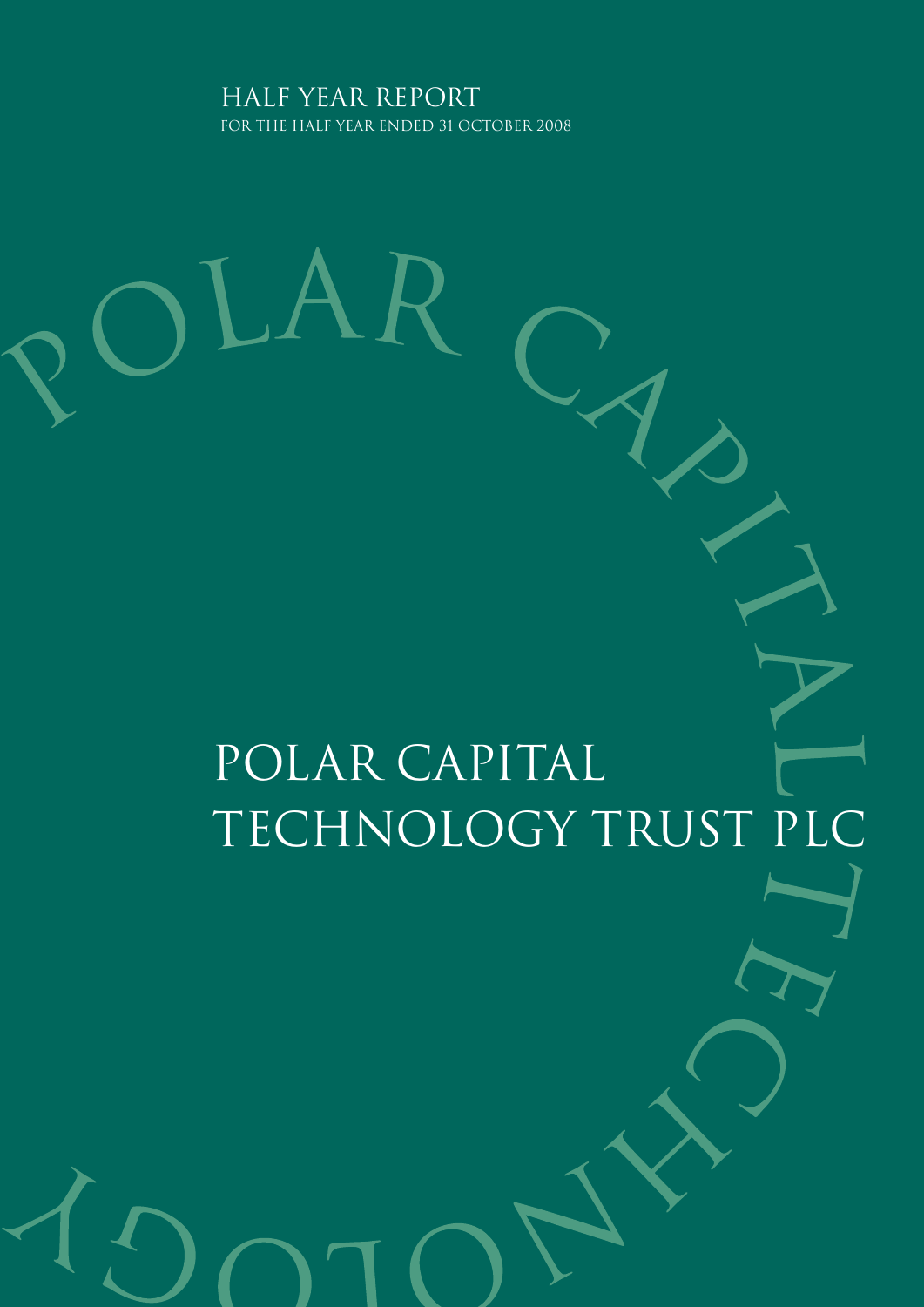### **Polar Capital Technology Trust Plc – ProfilE**

Polar Capital Technology Trust PLC was launched on 16 December 1996 under the name Henderson Technology Trust plc, with the issue of ordinary shares plus one warrant attached to every five shares. The original subscription price for each share was £1. On 30 September 2005 the warrants reached their final exercise date and were converted into ordinary shares of the Company. In 2005, the shareholders voted to continue the life of the Company and they will have in 2010 and every five years thereafter the right to approve, or otherwise, the continued existence of the Company.

### **OBJECTIVE**

The investment objective is to maximise long-term capital growth for our shareholders through investing in a diversified portfolio of technology companies around the world. The investment policy is set out in full in the Annual Report.

### BENCHMARK

The Company has a benchmark of the Dow Jones World Technology Index (total return, Sterling adjusted) against which NAV performance is measured for the purpose of assessing performance fees.

### RATIONALE

Over the last two decades the technology industry has been one of the most vibrant, dynamic and rapidly growing segments of the global economy. Technology companies offer the potential for substantially faster earnings growth than the broad market, reflecting the long-term secular uptrend in technology spending.

#### INVESTMENT APPROACH

Stocks are selected for their potential for shareholder returns, not on the basis of technology for its own sake. The investment manager believes in rigorous fundamental analysis and focus on:

- management quality
- the identification of new growth markets
- the globalisation of major technology trends and
- exploiting international valuation anomalies and sector volatility

### MANAGEMENT

Polar Capital has been the appointed investment manager throughout the year. Mr Ben Rogoff, the appointed fund manager, has been responsible for the Company's portfolio since 1 May 2006. Mr Craig Mercer is deputy fund manager and along with Mr Ben Rogoff directs a team of technology specialists.

#### FEES

The Company pays both a basic management fee as well as a performance fee if performance is above a predetermined level. Further details are given in the Annual Report.

Information on the Company can be accessed at: www.polarcapitaltechnologytrust.co.uk and further shareholder information is given at the back of this report.

Investors should be aware that the value of the Company's shares may reflect the greater relative volatility of technology shares. Technology shares are subject to the risks of developing technologies, competitive pressures and other factors including the acceptance by business and consumers of new technologies. Many companies in the technology sector are smaller companies and are therefore also subject to the risks attendant on investing in smaller capitalisation businesses.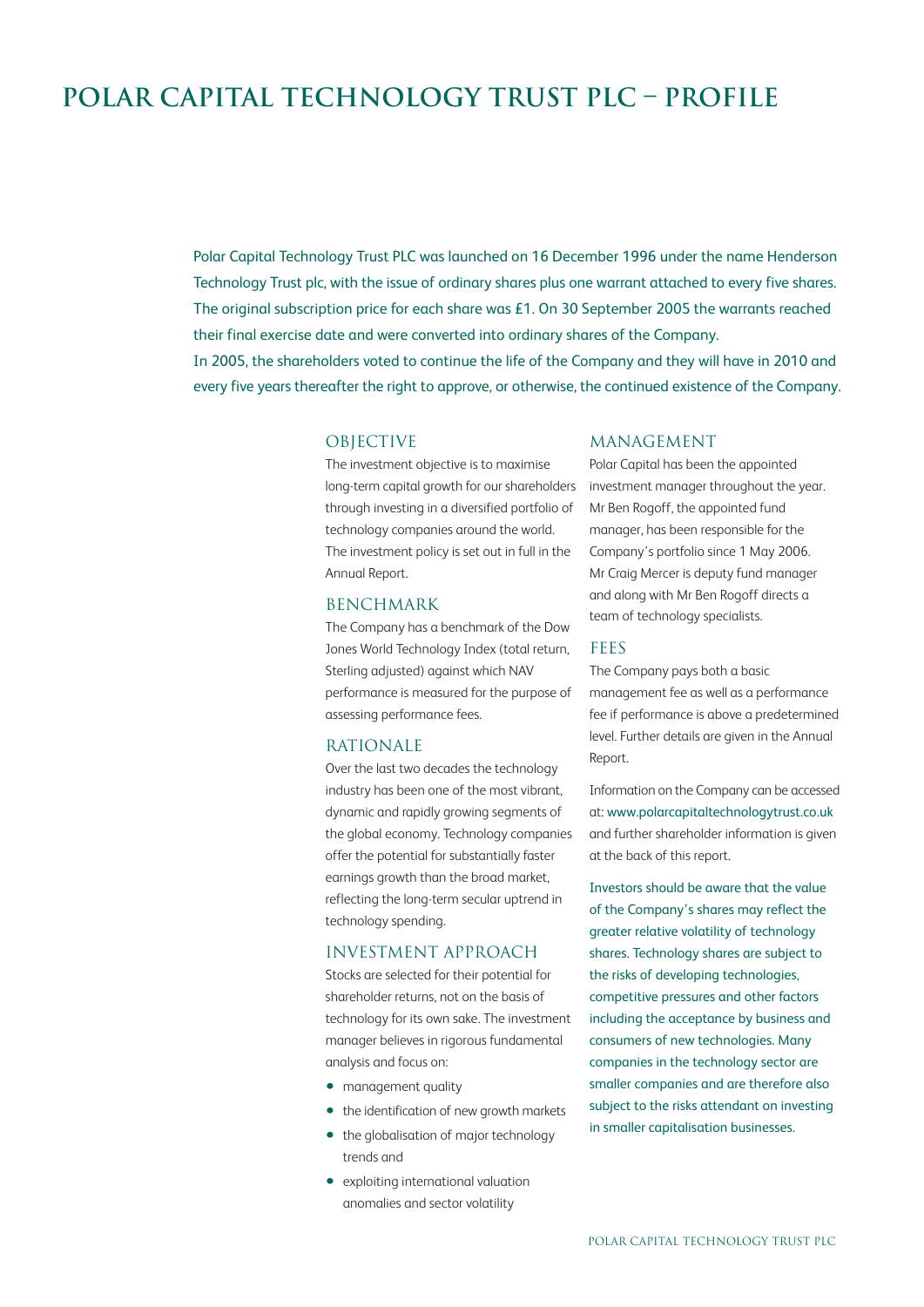### **Highlights**

### FINANCIAL

|                               | (Unaudited)<br>Half year ended<br>31 October 2008 | (Audited)<br>Year ended<br>30 April 2008 | Movement<br>$\%$ |
|-------------------------------|---------------------------------------------------|------------------------------------------|------------------|
| Net assets per ordinary share | 182.72p                                           | 226.72p                                  | (19.4)           |
| Price per ordinary share      | 145.50 <sub>p</sub>                               | 190.75 <sub>p</sub>                      | (23.7)           |
| Total net assets              | £238.875.000                                      | £300.425.000                             | (20.5)           |
| Shares in issue               | 130,730,914                                       | 132,508,914                              | (1.3)            |

### INDEX CHANGES over the half year ended <sup>31</sup> october <sup>2008</sup> (Total Return)

|                                                      | Local<br>Currency % | Sterling<br>Adjusted % |
|------------------------------------------------------|---------------------|------------------------|
| Benchmark                                            |                     |                        |
| Dow Jones World Technology                           | (34.6)              | (19.8)                 |
| Technology Indices:                                  |                     |                        |
| NYSE Arca Technology 100                             | (26.4)              | (9.8)                  |
| FTSE Techmark 100                                    |                     | (24.6)                 |
| <b>Tecdax</b>                                        | (36.7)              | (36.8)                 |
| Tokyo SE Electronics                                 | (44.0)              | (27.1)                 |
| MSCI AC Asia Pacific ex Japan Information Technology | (45.3)              | (33.0)                 |
| <b>Market Indices:</b>                               |                     |                        |
| <b>FTSE World</b>                                    |                     | (22.4)                 |
| S&P 500 Composite                                    | (29.3)              | (13.3)                 |
| <b>FTSE All-Share</b>                                |                     | (28.2)                 |
| FTSE World Europe (ex UK)                            |                     | (31.3)                 |
| Tokyo SE (Topix)                                     | (35.6)              | (16.1)                 |
| FTSE World Pacific Basin (ex Japan)                  |                     | (36.6)                 |

### EXCHANGE RATES

|                     | 31 October 2008 | 30 April 2008 |
|---------------------|-----------------|---------------|
| US\$ to $f$         | 1.6158          | 1.9806        |
| Japanese Yen to $f$ | 158.91          | 206.99        |
| Euro to $f$         | 1.2742          | 1 2 7 2 1     |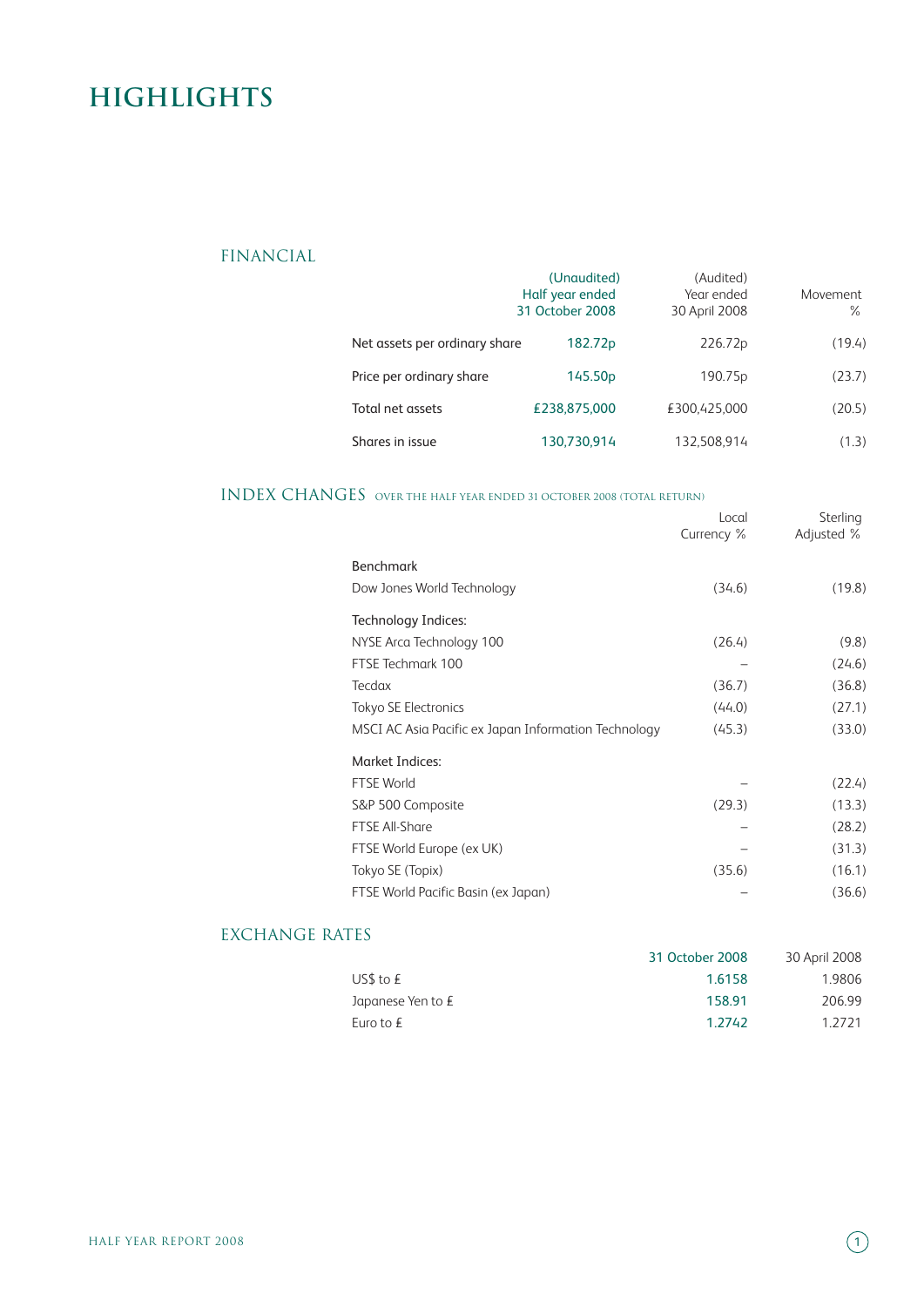### **Interim Management Report**

#### Investment Manager's Report

The half year to 31 October has been an extraordinarily stressful one. In our last annual report, we warned that the secondary effects of the credit crisis had yet to be felt and that market conditions would therefore continue to be challenging. However, we did not anticipate the sheer destructiveness of the "perfect storm" that broke over the summer. Countless column inches and media hours have been devoted to reporting on the financial crisis over recent months, so much so that little has been left unsaid. Suffice it to say that the financial conditions over this period have been worse than most investors have ever experienced.

Stock markets began the reporting period by drifting downwards but a succession of catastrophic corporate failures led to justifiable fears of a collapse in the financial system and, dramatically transformed this decline into a free-fall. In the process, only the highest quality sovereign debt escaped the plunge while other assets experienced overwhelming selling pressure. The Dow Jones Global Technology index fell by 34.6% but fortuitously sterling's demise cushioned the fall to 19.8% in currency adjusted terms. Our own net asset value per share fell by 19.4% over the half year.

Technology shares in all markets fell sharply with those in Asia worst afflicted. Our strategy during much of this period has been to retain some cash, focus on the more liquid, large capitalisation companies particularly in the USA and avoid too much exposure to smaller companies whose earnings were likely to prove more vulnerable to a sharp deterioration in demand and whose size made them more at risk of a "flight to quality" by investors.

In executing this strategy, our exposure to the resurgent US dollar has increased while our

weighting in the UK has declined to the lowest levels we can recall. Although the resulting positioning is uncharacteristic of our traditional investment style, the move has prevented the portfolio suffering worse damage.

The last six months have thrown up few positive features. However, it is perhaps worth observing that the recent volatility in markets together with the remarkable and forced deleveraging that has been both its cause and accompaniment have highlighted the merits of investment trusts' largely closed-end structure. Although forced selling has led to a widening of discounts, this itself has given us an opportunity to continue to buy back shares at very attractive prices.

So dominant have been the macroeconomic developments this year that trends within the technology sector itself have very much taken a back seat. What appeared to be a supportive environment for technology spending in which a number of new product cycles were underway has deteriorated to the extent that few companies are claiming to see much further than their rapidly shortening order books. Encouraging earnings guidance has been replaced by a single-minded focus on damage limitation and a reluctance to provide any forecasts. In these respects, the technology sector is no different from any other but it does have the very material advantages of strong balance sheets and not having been subject to the spending and financial engineering excesses that have characterised many other sectors.

Governments and monetary authorities around the world have taken extraordinary measures in an attempt to revive a financial system that has suffered acute cardiac arrest. Many of the measures taken will only have a delayed impact on economic conditions while others depend on the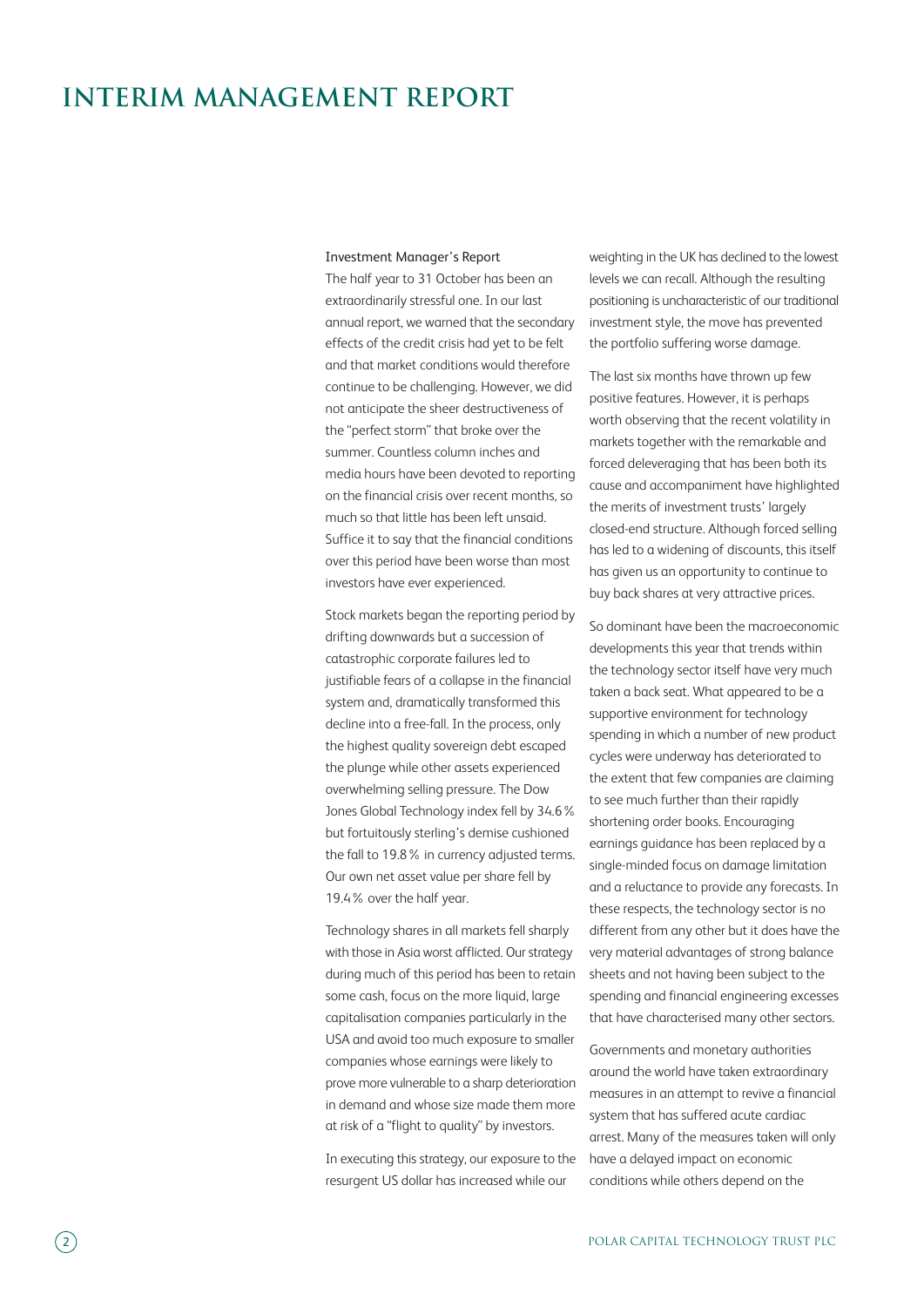effective working of money markets which are clearly malfunctioning. The absence of confidence amongst consumers and corporations is understandable but it presents a very material issue for governments to tackle. There simply are no easy solutions but we should take some comfort from the determination being shown by the authorities to deal with the crisis. Moreover, a number of the global economy's natural stabilisers are beginning to click in, for example oil and other commodity prices. The recent collapse in equity prices has undoubtedly discounted a material element of the deterioration in economic and corporate trading conditions that is now becoming apparent in both official statistics and company profit guidance. While there are still very significant risks, recent policy action has much reduced, even if it has not removed, the prospect of a severe recession degenerating into a prolonged and global depression. Provided that credit markets stabilise, economic activity should improve by the second half of 2009.

Although the near term outlook for corporate earnings is appalling, this is gradually being reflected in analysts' forecasts and we may be within reach of an earnings trough. Sentiment remains very depressed but such negativity is often associated with market turning points while seasonal trends are generally favourable. Most importantly, at recent lows, values have become increasingly evident. Following recent falls, most equity markets are hugely oversold which makes the probability of a meaningful rally much more likely. Consequently, we have reduced our cash position while retaining our focus on the USA and on more liquid securities since we believe the US economy will be among the first to recover.

Global technology stocks entered the downturn following a muted prior expansion with attractive valuations and strong balance sheets. Despite this the sector trades today at one of the most attractive relative valuations seen since the early 1990s. As a result we are confident that the sector will regain its leadership status once economic conditions begin to normalise. We hope, as visibility on 2009 improves, to return to a more balanced mix of market capitalisations within the portfolio and to be able to discern next Spring tentative signs of recovery.

B Rogoff 15 December 2008

#### Risks and uncertainties

The Directors consider that the principal risks and uncertainties faced by the group for the remaining six months of the financial year which could have a material impact on performance are consistent with those outlined in the annual report for the year ended 30 April 2008. These principal risks can be summarised as market volatility, stock pricing and liquidity risks, currency and interest rates risks, counterparty risks, differing economic cycles between different markets and risks inherent in technology such as obsolescence and consumer acceptance of changes.

The investment manager's report comments on the outlook for market related risks, including the increased volatility in share prices, the economic cycles and the deterioration in investor sentiment. The portfolio continues to be diversified across a number of stock markets worldwide to mitigate risk. There is an increased level of economic risk for the next six months as credit conditions are still precarious.

#### Related Party Transactions

In accordance with DTR 4.2.8R there have been no new related party transactions during the six months to 31 October 2008 and therefore nothing to report on any material effect by such transactions on the financial position or performance of the Company during that period. There have been no changes in any related party transaction described in the last annual report that could have a material effect on the financial position or performance of the company in the first six months of the current financial year.

#### Responsibility Statement

The Directors of Polar Capital Technology Trust plc, which are listed in the Shareholder Information Section, confirm to the best of their knowledge:

- The condensed set of financial statements have been prepared in accordance with IAS34 as adopted by the European Union
- The Interim Management Report (constituting the investment manager's report) includes a fair review of the information required by the Disclosure and Transparency Rules 4.2.7R
- The half-yearly financial report has not been audited or reviewed by the Auditors
- The half-yearly financial report was approved by the Board on 15 December 2008 and the responsibility statement was signed on its behalf by Richard Wakeling, Chairman of the Board.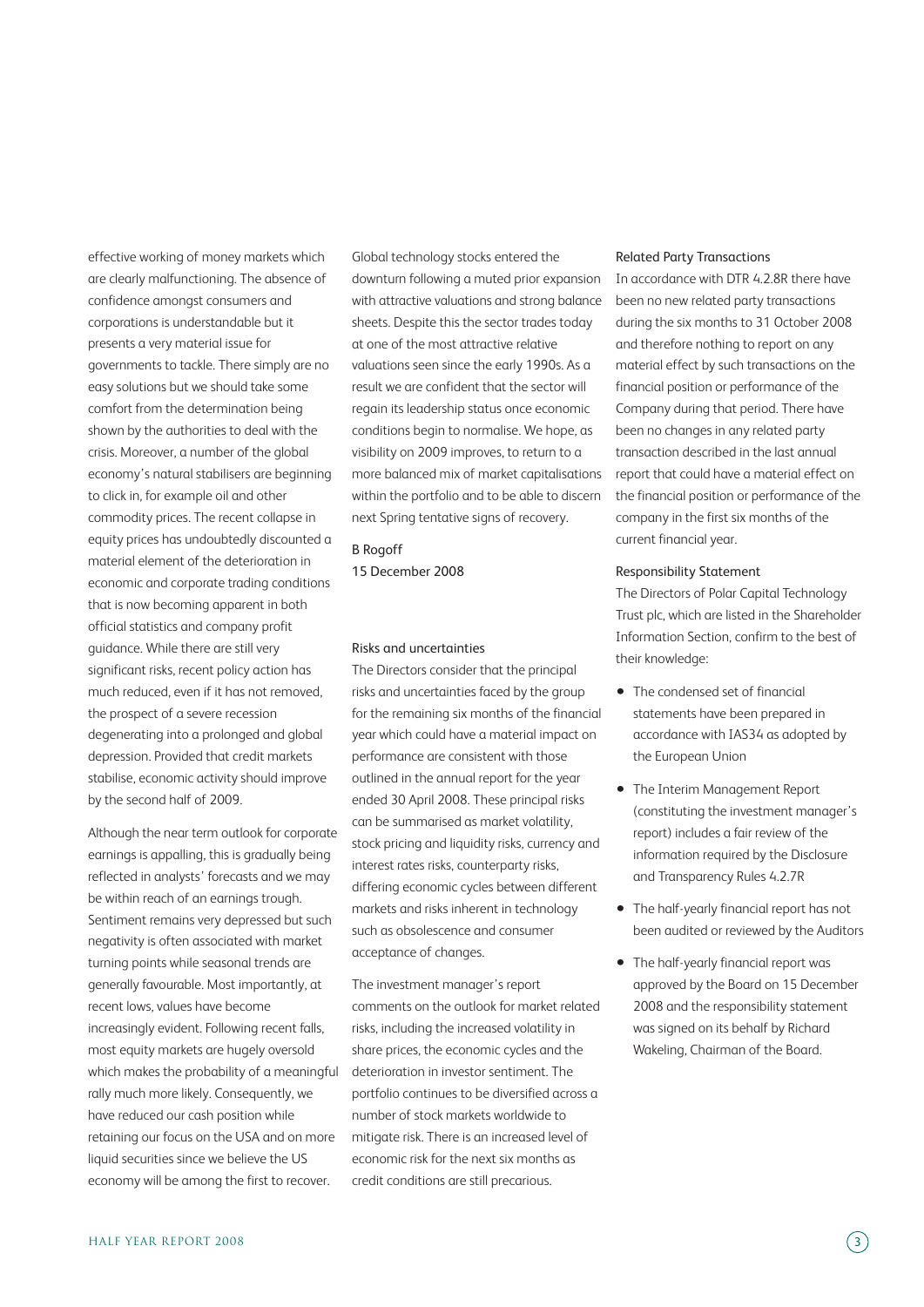# **PORTFOLIO ANALYSIS**



### FUND DISTRIBUTION BY MARKET CAPITALISATION AT 31 OCTOBER 2008

### CLASSIFICATION OF INVESTMENTS at <sup>31</sup> october <sup>2008</sup>

|                                               | North<br>America<br>℅ | Europe<br>$\%$ | Asia<br>$\%$ | <b>Total</b><br>31 October<br>2008<br>% | Total<br>30 April<br>2008<br>$\%$ |
|-----------------------------------------------|-----------------------|----------------|--------------|-----------------------------------------|-----------------------------------|
| Computing                                     | 23.7                  | 1.1            | 3.5          | 28.3                                    | 23.3                              |
| Components                                    | 9.3                   | 1.3            | 8.6          | 19.2                                    | 16.0                              |
| Software                                      | 19.1                  | 1.5            | 0.5          | 21.1                                    | 19.6                              |
| Services                                      | 0.8                   | 1.0            |              | 1.8                                     | 3.3                               |
| Communications                                | 9.2                   | 2.7            | 2.1          | 14.0                                    | 11.3                              |
| Life Sciences                                 | 1.5                   |                | 0.6          | 2.1                                     | 5.5                               |
| Consumer, Media & Internet                    | 5.5                   |                | 0.6          | 6.1                                     | 5.9                               |
| Other Technology                              | 1.7                   | 2.6            | 1.6          | 5.9                                     | 9.3                               |
| <b>Unquoted Investments</b>                   | 0.6                   | 0.3            |              | 0.9                                     | 0.8                               |
| <b>Total investments</b>                      | 71.4                  | 10.5           | 17.5         | 99.4                                    | 95.0                              |
| Other net assets (excluding loans)            | 0.1                   | 2.4            | 8.6          | 11.1                                    | 13.1                              |
| Loans                                         |                       |                | (10.5)       | (10.5)                                  | (8.1)                             |
| Grand total (net assets of £238,875,000)      | 71.5                  | 12.9           | 15.6         | 100.0                                   |                                   |
| At 30 April 2008 (net assets of £300,425,000) | 67.0                  | 20.0           | 13.0         |                                         | 100.0                             |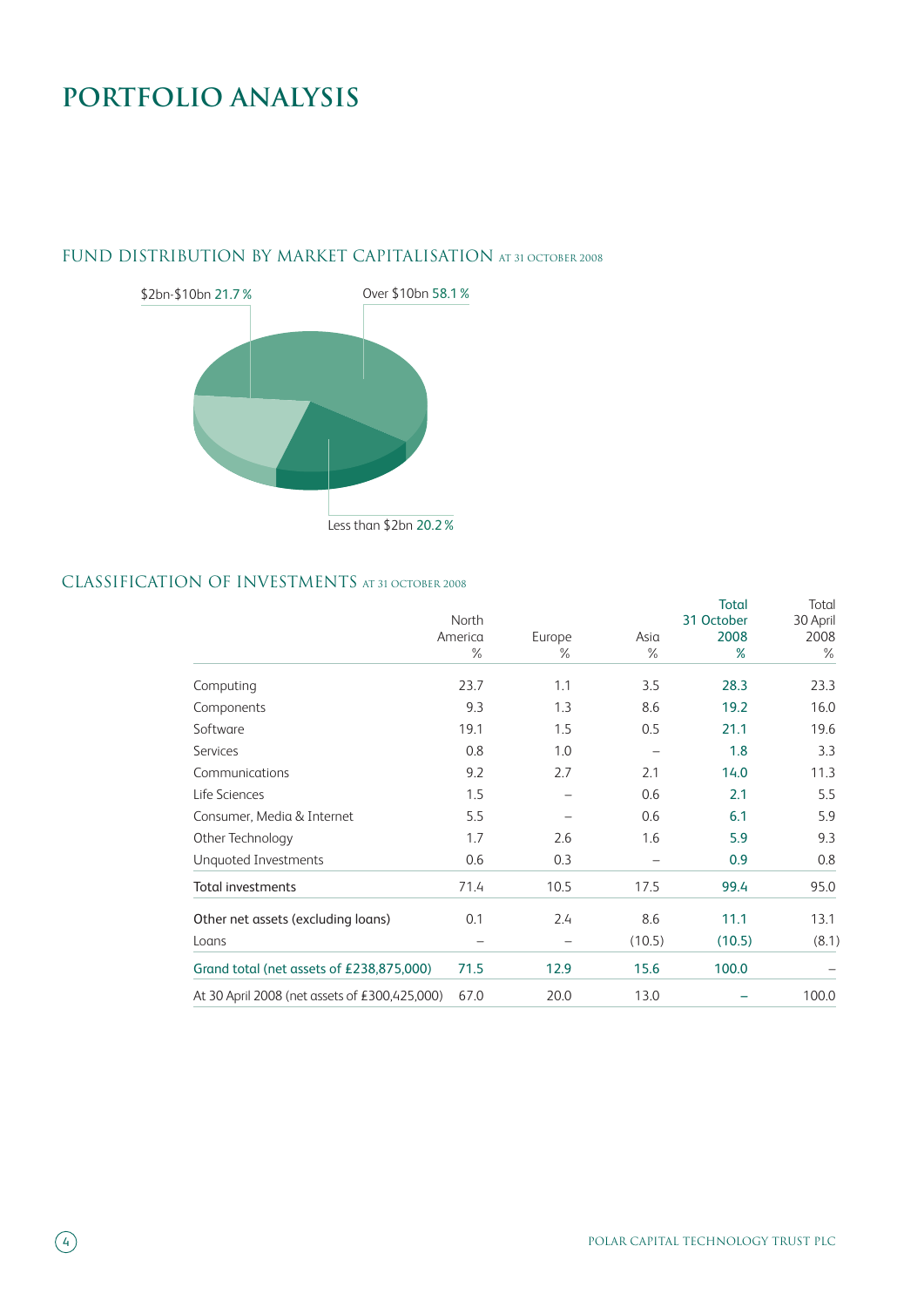### EQUITY INVESTMENTS OVER 0.75% of net assets at <sup>31</sup> october <sup>2008</sup>

### NORTH AMERICA

|         |                                         |                                 | $%$ of     |
|---------|-----------------------------------------|---------------------------------|------------|
| £'000s  |                                         |                                 | net assets |
| 12,227  | Apple                                   | Computing                       | 5.1%       |
| 11,994  | Microsoft                               | Software                        | 5.0%       |
| 11,725  | Google                                  | Internet                        | 5.0%       |
| 10,075  | Intel                                   | Semiconductor manufacturing     | 4.2%       |
| 9,833   | Oracle                                  | Enterprise software             | 4.1%       |
| 9,332   | Cisco                                   | Data Networking                 | 3.9%       |
| 9,011   | Qualcomm                                | Wireless IP                     | 3.8%       |
| 7,739   | Hewlett-Packard                         | Hardware                        | 3.2%       |
| 6,774   | <b>International Business Machines</b>  | IT services                     | 2.8%       |
| 4,226   | <b>Broadcom</b>                         | Semiconductors                  | 1.8%       |
| 3,701   | Research In Motion                      | Wireless data                   | 1.6%       |
| 3,612   | Juniper Networks                        | Networking infrastructure       | 1.5%       |
| 3,250   | Adobe Systems                           | Software                        | 1.3%       |
| 3,137   | <b>First Solar</b>                      | Alternative energy              | 1.3%       |
| 2,978   | <b>Texas Instruments</b>                | Semiconductors                  | 1.3%       |
| 2.642   | Amdocs                                  | Services                        | 1.1%       |
| 2,574   | Lam Research                            | Semiconductor capital equipment | 1.1%       |
| 2,523   | Informatica                             | Software                        | 1.1%       |
| 2,301   | Check Point Software Technologies       | Software                        | 1.0%       |
| 2,114   | <b>EMC</b>                              | Computing                       | 0.9%       |
| 2,097   | Polycom                                 | <b>Communication Equipment</b>  | 0.9%       |
| 2,014   | F5 Networks                             | <b>Communication Equipment</b>  | 0.8%       |
| 1,782   | Cognizant                               | IT services                     | 0.8%       |
| 127,661 | Total investments over 0.75 %           |                                 | 53.6%      |
| 42,838  | Other investments                       |                                 | 17.8%      |
| 170,499 | <b>Total North American investments</b> |                                 | 71.4%      |
|         |                                         |                                 |            |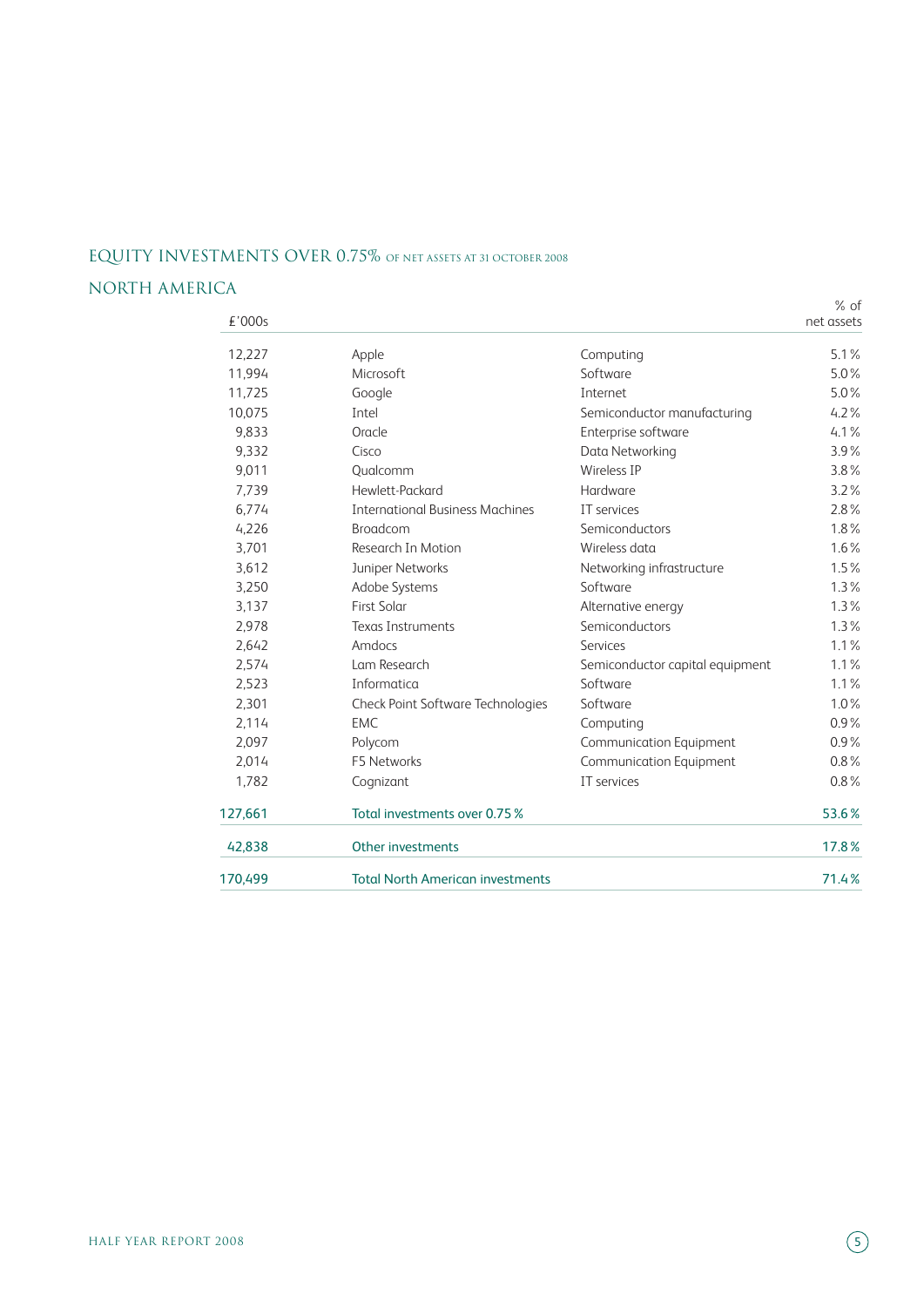# **PORTFOLIO ANALYSIS (continued)**

### EQUITY INVESTMENTS OVER 0.75% of net assets at <sup>31</sup> october <sup>2008</sup>

### EUROPE

|        |                                   |                    | $%$ of     |
|--------|-----------------------------------|--------------------|------------|
| £'000s |                                   |                    | net assets |
| 6,017  | Nokia                             | Telecom equipment  | 2.5%       |
| 2,387  | <b>SAP</b>                        | Software           | $1.0\%$    |
| 1,868  | Q-cells                           | Alternative energy | $0.8\%$    |
| 10,272 | Total investments over 0.75%      |                    | 4.3%       |
| 14,842 | Other investments                 |                    | 6.2%       |
| 25,114 | <b>Total European investments</b> |                    | $10.5\%$   |

### ASIA

| £'000s |                               |                              | $%$ of<br>net assets |
|--------|-------------------------------|------------------------------|----------------------|
| 6,451  | Samsung Electronics           | Electricals                  | 2.7%                 |
| 3,440  | Taiwan Semiconductor          | Semiconductors               | $1.4\%$              |
| 3,363  | Canon                         | Office automation            | $1.4\%$              |
| 3,020  | High Tech Computer            | Smart phones                 | $1.3\%$              |
| 2,796  | Keyence                       | Sensors                      | $1.2\%$              |
| 2,355  | Nidec                         | <b>Electrical Components</b> | $1.0\%$              |
| 1.907  | Ibiden                        | Electronic components        | $0.8\%$              |
| 25,332 | Total investments over 0.75 % |                              | 9.8%                 |
| 18,581 | Other investments             |                              | 7.7%                 |
| 41,913 | Total Asian investments       |                              | 17.5%                |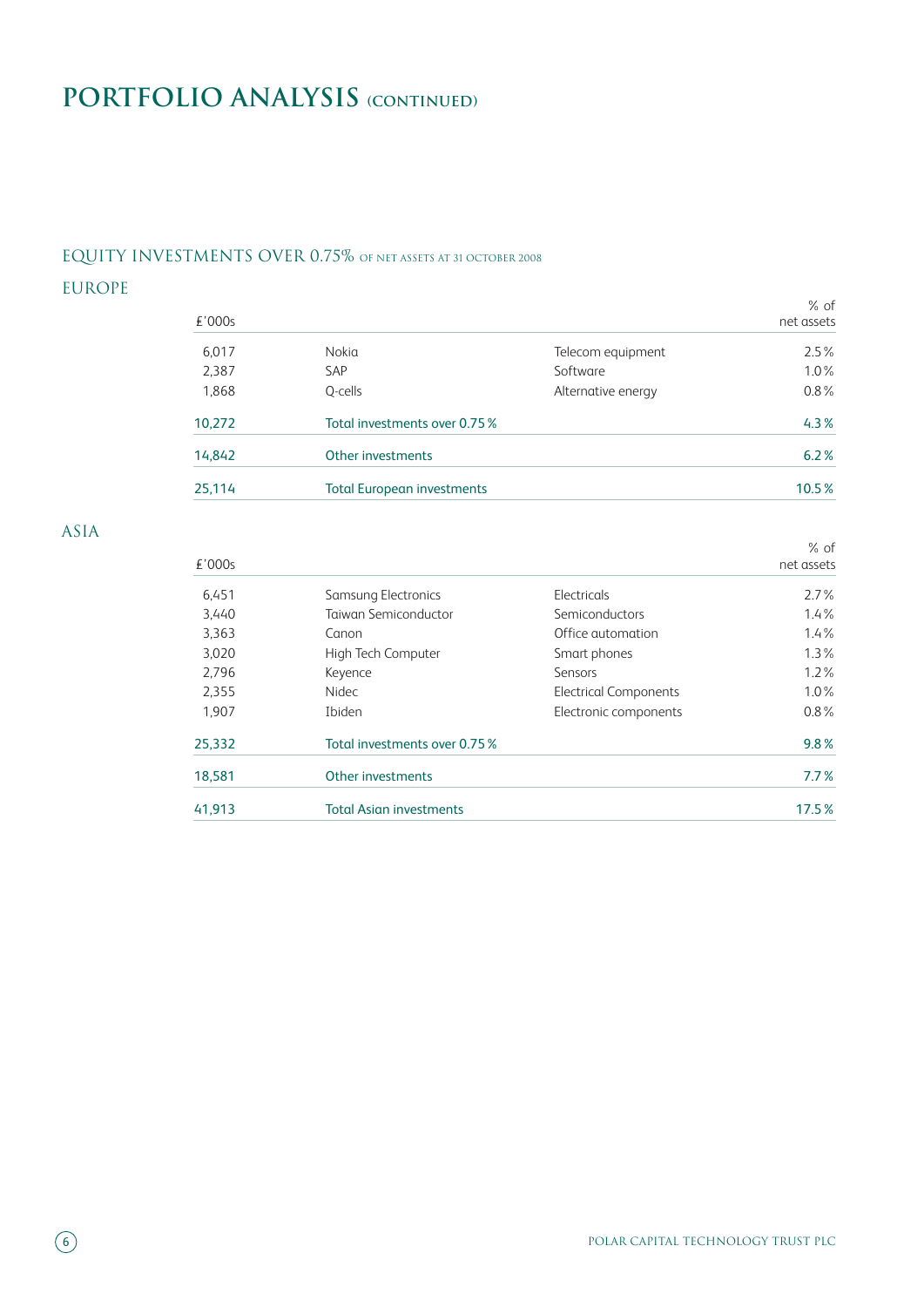# **Consolidated income statement**

for the half year ended 31 october 2008

|                                                         | (Unaudited)<br>Half year ended<br>31 October 2008 |                            |                                 | (Unaudited)<br>Half year ended<br>31 October 2007 |                            |                          | (Audited)<br>Year ended<br>30 April 2008 |                            |                          |
|---------------------------------------------------------|---------------------------------------------------|----------------------------|---------------------------------|---------------------------------------------------|----------------------------|--------------------------|------------------------------------------|----------------------------|--------------------------|
|                                                         | Revenue<br>return<br>£'000                        | Capital<br>return<br>€'000 | <b>Total</b><br>return<br>€'000 | Revenue<br>return<br>£'000                        | Capital<br>return<br>£'000 | Total<br>return<br>£'000 | Revenue<br>return<br>£'000               | Capital<br>return<br>£'000 | Total<br>return<br>€'000 |
| Investment income                                       | 1,707                                             |                            | 1,707                           | 1,934                                             |                            | 1,934                    | 2,644                                    |                            | 2,644                    |
| Other operating income<br>(Losses)/gains on investments | 295                                               |                            | 295                             | 372                                               |                            | 372                      | 1,171                                    | $\qquad \qquad -$          | 1,171                    |
| held at fair value                                      |                                                   | (57,770)                   | (57,770)                        |                                                   | 20,741                     | 20,741                   |                                          | (13, 397)                  | (13, 397)                |
| Other losses                                            |                                                   | (407)                      | (407)                           |                                                   | (1, 113)                   | (1, 113)                 |                                          | (5,041)                    | (5,041)                  |
| <b>Total income</b>                                     | 2,002                                             | (58, 177)                  | (56, 175)                       | 2,306                                             | 19,628                     | 21,934                   | 3,815                                    | (18, 438)                  | (14, 623)                |
| <b>Expenses</b>                                         |                                                   |                            |                                 |                                                   |                            |                          |                                          |                            |                          |
| Investment management fee                               | (1,604)                                           |                            | (1,604)                         | (2,025)                                           |                            | (2,025)                  | (3,730)                                  |                            | (3,730)                  |
| Other administrative expenses                           | (298)                                             |                            | (298)                           | (503)                                             |                            | (503)                    | (626)                                    |                            | (626)                    |
| Profit/(loss) before finance                            |                                                   |                            |                                 |                                                   |                            |                          |                                          |                            |                          |
| costs and tax                                           | 100                                               | (58, 177)                  | (58,077)                        | (222)                                             | 19,628                     | 19,406                   | (541)                                    | (18, 438)                  | (18, 979)                |
| Finance costs                                           | (305)                                             |                            | (305)                           | (256)                                             |                            | (256)                    | (480)                                    |                            | (480)                    |
| (Loss)/profit before tax                                | (205)                                             | (58, 177)                  | (58, 382)                       | (478)                                             | 19,628                     | 19,150                   | (1,021)                                  | (18, 438)                  | (19, 459)                |
| Tax                                                     | (218)                                             |                            | (218)                           | (244)                                             |                            | (244)                    | (333)                                    |                            | (333)                    |
| Net (loss)/profit for the period                        | (423)                                             | (58, 177)                  | (58,600)                        | (722)                                             | 19,628                     | 18,906                   | (1, 354)                                 | (18, 438)                  | (19,792)                 |
| Earnings per ordinary share (pence)                     |                                                   |                            | (44.34p)                        |                                                   |                            | 13.59p                   |                                          |                            | (14.45p)                 |

The total column of this statement represents the Group's Income Statement, prepared in accordance with IFRS. The revenue return and capital return columns are supplementary to this and are prepared under guidance published by the Association of Investment Companies.

All items in the above statement derive from continuing operations.

All income is attributable to the equity holders of Polar Capital Technology Trust Plc. There are no minority interests.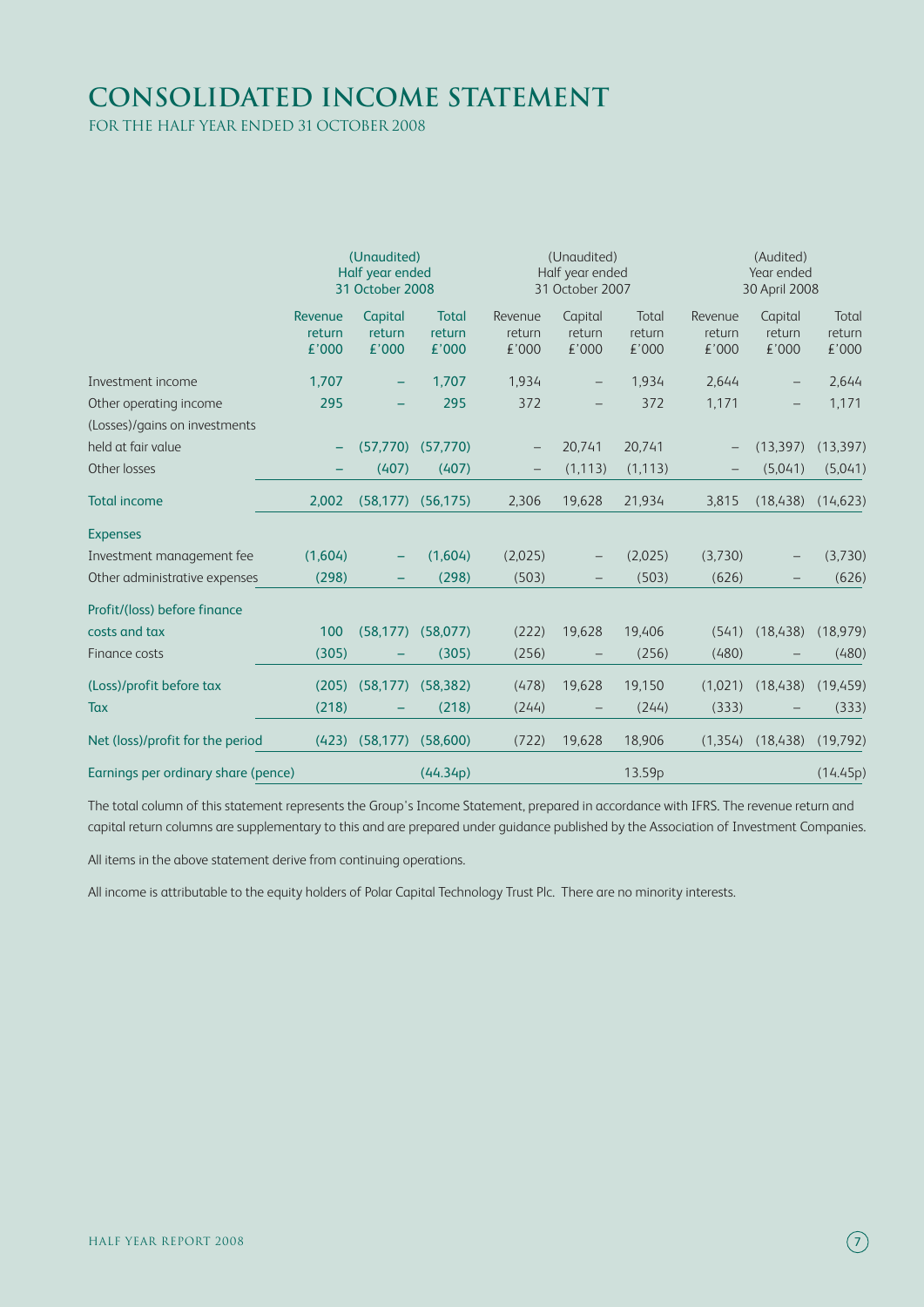# **Consolidated and company balance sheets**

at 31 october 2008

|                                            |                | (Unaudited)<br>Half year ended 31 October 2008 |                | (Unaudited)<br>Half year ended 31 October 2007 | (Audited)<br>Year ended 30 April 2008 |                  |
|--------------------------------------------|----------------|------------------------------------------------|----------------|------------------------------------------------|---------------------------------------|------------------|
|                                            | Group<br>£'000 | Company<br>£'000                               | Group<br>£'000 | Company<br>£'000                               | Group<br>£'000                        | Company<br>£'000 |
| Non current assets                         |                |                                                |                |                                                |                                       |                  |
| Investments held at fair value             | 237,526        | 239,661                                        | 340,552        | 342,692                                        | 285,569                               | 287,603          |
| <b>Current assets</b>                      |                |                                                |                |                                                |                                       |                  |
| Other receivables                          | 2,424          | 5,775                                          | 15,033         | 18,285                                         | 11,933                                | 15,244           |
| Cash and cash equivalents                  | 29,077         | 23,591                                         | 36,119         | 30,727                                         | 38,843                                | 33,498           |
|                                            | 31,501         | 29,366                                         | 51,152         | 49,012                                         | 50,776                                | 48,742           |
| <b>Total assets</b>                        | 269,027        | 269,027                                        | 391,704        | 391,704                                        | 336,345                               | 336,345          |
| <b>Current liabilities</b>                 |                |                                                |                |                                                |                                       |                  |
| Other payables                             | (4, 917)       | (4, 917)                                       | (13,518)       | (13,518)                                       | (11, 716)                             | (11, 716)        |
| <b>Bank loans</b>                          |                |                                                | (10,439)       | (10,439)                                       | (4, 831)                              | (4, 831)         |
|                                            | (4, 917)       | (4, 917)                                       | (23, 957)      | (23, 957)                                      | (16, 547)                             | (16, 547)        |
| Total assets less current liabilities      | 264,110        | 264,110                                        | 367,747        | 367,747                                        | 319,798                               | 319,798          |
| Non current liabilities                    |                |                                                |                |                                                |                                       |                  |
| <b>Bank loans</b>                          | (25, 235)      | (25, 235)                                      | (16, 744)      | (16,744)                                       | (19, 373)                             | (19, 373)        |
| <b>Net assets</b>                          | 238,875        | 238,875                                        | 351,003        | 351,003                                        | 300,425                               | 300,425          |
| Equity attributable to equity shareholders |                |                                                |                |                                                |                                       |                  |
| Ordinary share capital                     | 32,683         | 32,683                                         | 34,625         | 34,625                                         | 33,127                                | 33,127           |
| Capital redemption reserve                 | 11,529         | 11,529                                         | 9,587          | 9,587                                          | 11,085                                | 11,085           |
| Share premium                              | 117,902        | 117,902                                        | 117,902        | 117,902                                        | 117,902                               | 117,902          |
| Warrant exercise reserve                   | 7,536          | 7,536                                          | 7,536          | 7,536                                          | 7,536                                 | 7,536            |
| Retained earnings:                         |                |                                                |                |                                                |                                       |                  |
| Capital reserve                            | 130,058        | 132,192                                        | 241,131        | 243,271                                        | 191,185                               | 193,219          |
| Revenue reserve                            | (60, 833)      | (62, 967)                                      | (59, 778)      | (61, 918)                                      | (60, 410)                             | (62,444)         |
| <b>Total equity</b>                        | 238,875        | 238,875                                        | 351,003        | 351,003                                        | 300,425                               | 300,425          |
| Net asset value per ordinary share         | 182.72p        | 182.72p                                        | 253.43p        | 253.43p                                        | 226.72p                               | 226.72p          |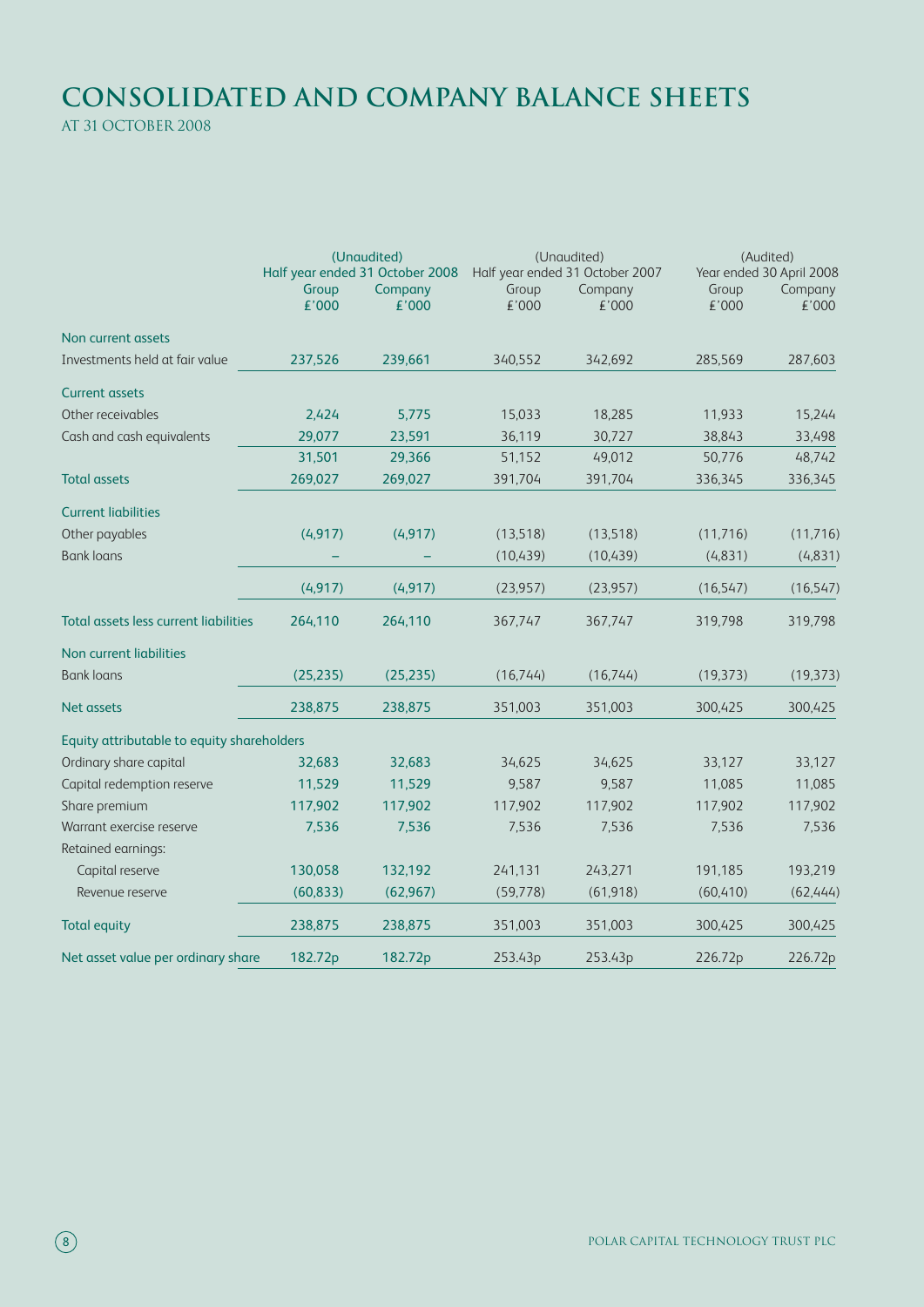# **Consolidated Statement of changes in equity**

for the half year ended 31 october 2008

|                                     |                              | (Unaudited) Half year ended 31 October 2008 |                              |                                |                      |              |  |  |  |
|-------------------------------------|------------------------------|---------------------------------------------|------------------------------|--------------------------------|----------------------|--------------|--|--|--|
|                                     | Ordinary<br>share<br>capital | Capital<br>redemption<br>reserve            | <b>Share</b><br>premium      | Warrant<br>exercise<br>reserve | Retained<br>earnings | <b>Total</b> |  |  |  |
|                                     | £'000                        | £'000                                       | £'000                        | £'000                          | £'000                | £'000        |  |  |  |
| <b>Group and Company</b>            |                              |                                             |                              |                                |                      |              |  |  |  |
| Total equity at 30 April 2008       | 33.127                       | 11.085                                      | 117.902                      | 7,536                          | 130,775              | 300,425      |  |  |  |
| Loss for the period                 |                              |                                             |                              |                                | (58,600)             | (58,600)     |  |  |  |
| Shares bought back for cancellation | (445)                        | 445                                         | $\qquad \qquad \blacksquare$ |                                | (2,950)              | (2,950)      |  |  |  |
| Total equity at 31 October 2008     | 32,682                       | 11,530                                      | 117,902                      | 7,536                          | 69,225               | 238,875      |  |  |  |

### (Unaudited) Half year ended 31 October 2007

|                                     | Ordinary<br>share<br>capital<br>£'000 | Capital<br>redemption<br>reserve<br>£'000 | <b>Share</b><br>premium<br>£'000 | <b>Warrant</b><br>exercise<br>reserve<br>£'000 | Retained<br>earnings<br>£'000 | <b>Total</b><br>£'000 |
|-------------------------------------|---------------------------------------|-------------------------------------------|----------------------------------|------------------------------------------------|-------------------------------|-----------------------|
| Total equity at 30 April 2007       | 34.998                                | 9.214                                     | 117.902                          | 7.536                                          | 165.848                       | 335,498               |
| Profit for the period               |                                       |                                           |                                  |                                                | 18.906                        | 18.906                |
| Shares bought back for cancellation | (373)                                 | 373                                       |                                  |                                                | (3,401)                       | (3,401)               |
| Total equity at 31 October 2007     | 34,625                                | 9.587                                     | 117.902                          | 7.536                                          | 181.353                       | 351,003               |

### (Audited) Year ended 30 April 2008

|                                     | Ordinary<br>share<br>capital<br>£'000 | Capital<br>redemption<br>reserve<br>£'000 | <b>Share</b><br>premium<br>£'000 | <b>Warrant</b><br>exercise<br>reserve<br>£'000 | Retained<br>earnings<br>£'000 | <b>Total</b><br>£'000 |
|-------------------------------------|---------------------------------------|-------------------------------------------|----------------------------------|------------------------------------------------|-------------------------------|-----------------------|
| Total equity at 30 April 2007       | 34.998                                | 9.214                                     | 117.902                          | 7.536                                          | 165.848                       | 335,498               |
| Loss for the year                   | –                                     |                                           |                                  |                                                | (19,792)                      | (19, 792)             |
| Shares bought back for cancellation | (1,871)                               | 1,871                                     | $\overline{\phantom{0}}$         |                                                | (15,281)                      | (15, 281)             |
| Total equity at 30 April 2008       | 33,127                                | 11,085                                    | 117.902                          | 7,536                                          | 130,775                       | 300,425               |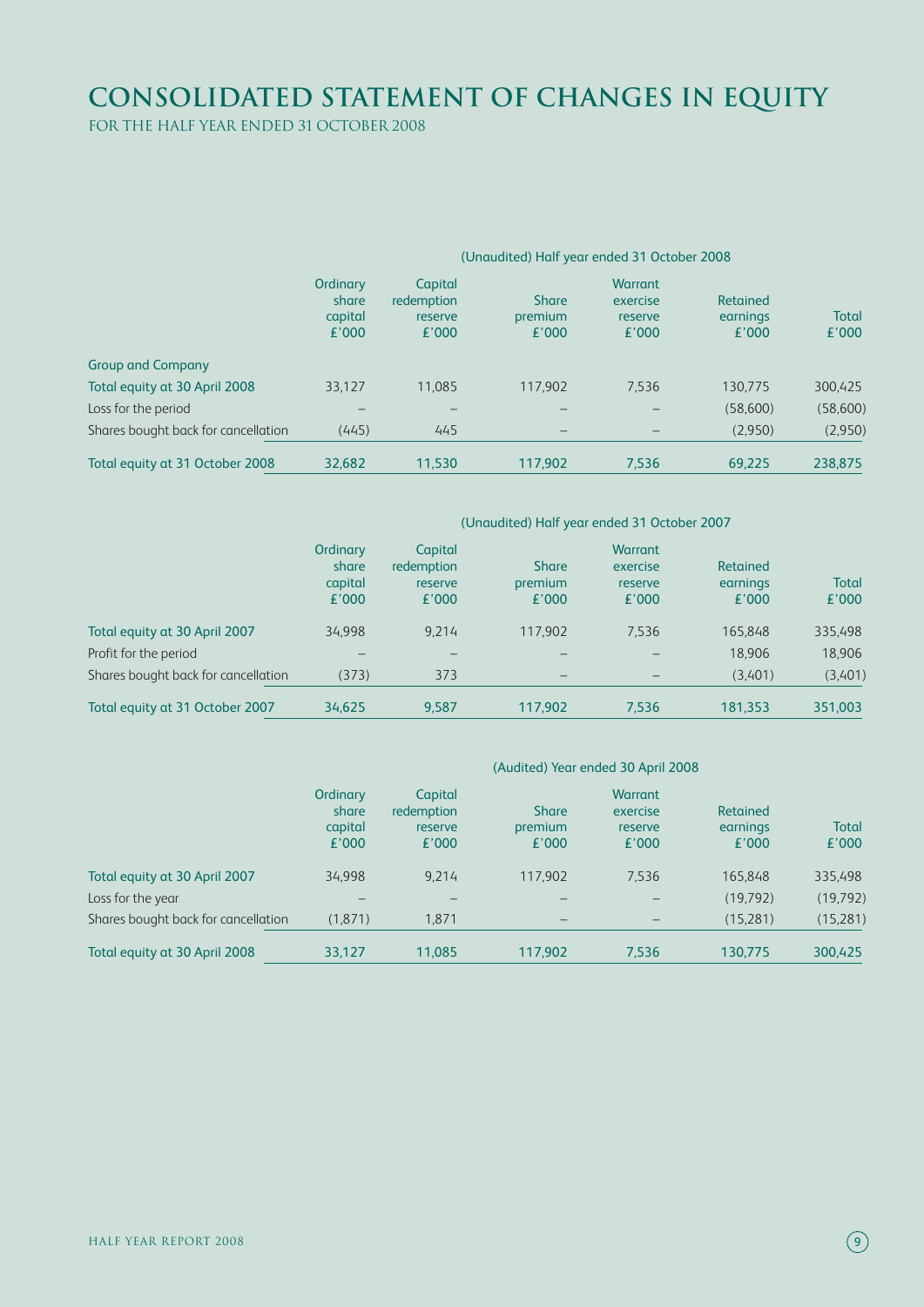# **Consolidated and company Cash Flow Statements**

for the half year ended 31 october 2008

|                                                     | (Unaudited)<br>Half year ended 31 October 2008 |                  | (Unaudited)<br>Half year ended 31 October 2007 |                  | (Audited)<br>Year ended 30 April 2008 |                  |
|-----------------------------------------------------|------------------------------------------------|------------------|------------------------------------------------|------------------|---------------------------------------|------------------|
|                                                     | Group<br>£'000                                 | Company<br>£'000 | Group<br>£'000                                 | Company<br>£'000 | Group<br>£'000                        | Company<br>£'000 |
| Cash flows from operating activities                |                                                |                  |                                                |                  |                                       |                  |
| (Loss)/profit before finance costs and tax (58,077) |                                                | (58,077)         | 19,406                                         | 19,406           | (18, 979)                             | (18, 979)        |
| Adjustment for non-cash items:                      |                                                |                  |                                                |                  |                                       |                  |
| Foreign exchange losses                             | 407                                            | 407              | 1,113                                          | 1,113            | 5,041                                 | 5,041            |
| Adjusted (loss)/profit before                       |                                                |                  |                                                |                  |                                       |                  |
| finance costs and tax                               | (57, 670)                                      | (57, 670)        | 20,519                                         | 20,519           | (13,938)                              | (13,938)         |
| Adjustments for:                                    |                                                |                  |                                                |                  |                                       |                  |
| Decrease in investments                             | 48,043                                         | 47,942           | 11,653                                         | 9,771            | 66,636                                | 64,860           |
| Decrease/(increase) in receivables                  | 9,603                                          | 9,563            | (9,198)                                        | (9,223)          | (6,063)                               | (6, 147)         |
| (Decrease)/increase in payables                     | (6,828)                                        | (6,828)          | 6,587                                          | 6,587            | 4,774                                 | 4,774            |
|                                                     | 50,818                                         | 50,677           | 9,042                                          | 7,135            | 65,347                                | 63,487           |
| Net cash from operating activities                  |                                                |                  |                                                |                  |                                       |                  |
| before tax                                          | (6,852)                                        | (6,993)          | 29,561                                         | 27,654           | 51,409                                | 49,549           |
| Taxation paid                                       | (312)                                          | (312)            | (250)                                          | (250)            | (374)                                 | (374)            |
| Net cash from operating activities                  | (7, 164)                                       | (7, 305)         | 29,311                                         | 27,404           | 51,035                                | 49,175           |
| Cash flows from financing activities                |                                                |                  |                                                |                  |                                       |                  |
| Cost of shares repurchased                          | (2,950)                                        | (2,950)          | (3,401)                                        | (3,401)          | (15,281)                              | (15, 281)        |
| Loans matured                                       | (5,271)                                        | (5,271)          | (26, 827)                                      | (26, 827)        | (38, 530)                             | (38, 530)        |
| Loans taken out                                     |                                                |                  | 16,285                                         | 16,285           | 21,340                                | 21,340           |
| Finance costs                                       | (276)                                          | (276)            | (220)                                          | (220)            | (433)                                 | (433)            |
| Net cash from financing activities                  | (8,497)                                        | (8,497)          | (14, 163)                                      | (14, 163)        | (32,904)                              | (32,904)         |
| Net (decrease)/ increase in cash and                |                                                |                  |                                                |                  |                                       |                  |
| cash equivalents                                    | (15,661)                                       | (15,802)         | 15,148                                         | 13,241           | 18,131                                | 16,271           |
| Cash and cash equivalents at the                    |                                                |                  |                                                |                  |                                       |                  |
| beginning of the period                             | 38,843                                         | 33,498           | 22,059                                         | 18,574           | 22,059                                | 18,574           |
| Effect of foreign exchange rate changes             | 5,895                                          | 5,895            | (1,088)                                        | (1,088)          | (1, 347)                              | (1, 347)         |
| Cash and cash equivalents at the                    |                                                |                  |                                                |                  |                                       |                  |
| end of the period                                   | 29,077                                         | 23,591           | 36,119                                         | 30,727           | 38,843                                | 33,498           |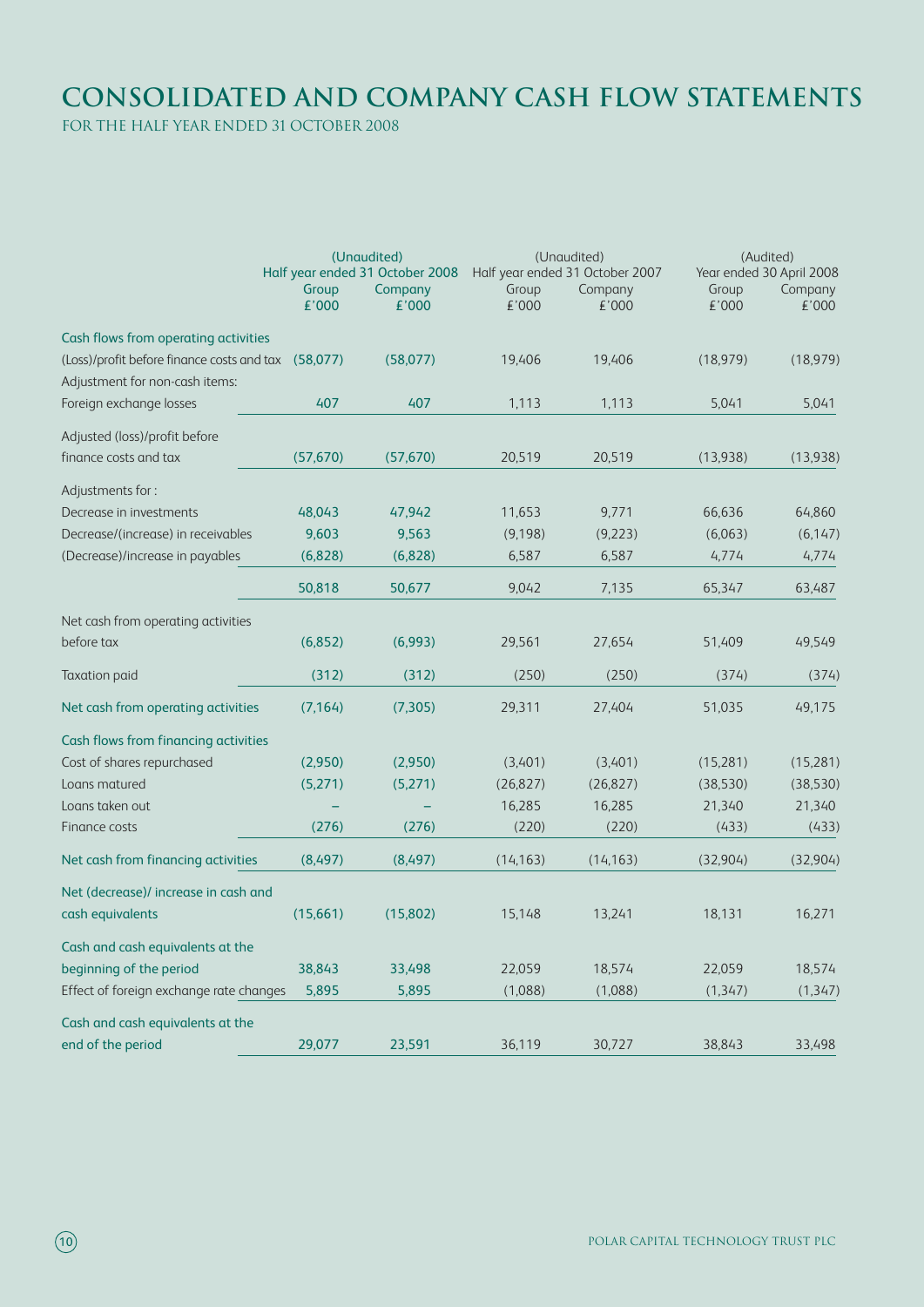### **Notes to the Accounts**

for the six month period ended 31 october 2008

### 1. General Information

The consolidated accounts comprise the unaudited results for Polar Capital Technology Trust Plc and its subsidiary PCT Finance Limited for the six months to 31 October 2008.

The unaudited accounts to 31 October 2008 have been prepared using the accounting policies used in the Group's annual accounts to 30 April 2008. These accounting policies are based on International Financial Reporting Standards ("IFRS") and comprise standards and interpretations approved by the International Accounting Standards Board ("IASB") together with interpretations of the International Accounting Standards and Standing Interpretations Committee approved by the International Accounting Standards Committee ("IASC") that remain in effect, to the extent that IFRS has been adopted by the European Union.

The financial information in this half year report does not constitute statutory accounts as defined in section 240 of the Companies Act 1985. The results for the six months ended 31 October 2008 and 31 October 2007 have not been audited. Full statutory accounts for the year ended 30 April 2008, prepared under IFRS, including the report of the auditors which was unqualified and did not contain a statement under either section 237(2) or 237(3) of the Companies Act 1985, have been delivered to the Registrar of Companies. The financial statements are presented in GBP and all values are rounded to the nearest thousand pounds ( $E'$ 000) except where otherwise stated.

### 2. Earnings per ordinary share

Earnings per ordinary share is based on the net loss after taxation attributable to the ordinary shares of £58,600,000 (31 October 2007 – profit of £18,906,000; 30 April 2008 – loss of £19,792,000) and on 132,155,309 (31 October 2007 – 139,125,123; 30 April 2008 – 136,939,163) ordinary shares, being the weighted average number of shares in issue during the period.

### 3. Net asset value per ordinary share

Net asset value per ordinary share is based on net assets attributable to the ordinary shares of £238,875,000 (31 October 2007 – £351,003,000; 30 April 2008 – £300,425,000) and on 130,730,914 (31 October 2007 – 138,498,914; 30 April 2008 – 132,508,914) ordinary shares, being the number of ordinary shares in issue at the end of the period.

### 4. Share capital

During the period, the Company made market purchases of 1,778,000 of its own ordinary shares for cancellation for a total consideration of £2,949,876 including stamp duty (nominal value of £444,500).

### 5. Dividend

In accordance with stated policy, no interim dividend has been declared for the period (31 October 2007 and 30 April 2008 – nil).

### 6. VAT on investment management fees

In 2004 the Association of Investment Companies (the "AIC"), together with JP Morgan Claverhouse Investment Trust plc, launched a case against HM Revenue & Customs ("HMRC") to challenge whether Value Added Tax ("VAT") should have been charged on fees paid for management services provided to investment trust companies. On 28 June 2007 the European Court of Justice delivered its judgment on the case in favour of the AIC. Since then HMRC has accepted that the provision of investment management services to investment trust companies is VAT exempt and has acknowledged its liability to pay claims in respect of VAT borne by investment companies. The Company has had two managers since its formation in December 1996. Henderson Global Investors managed the Company from formation up to 9 February 2001 and Polar Capital has been the manager since that date. From 31 July 2007 the Company has ceased to be charged VAT on management fees.

The previous Manager has confirmed that it has lodged claims with HMRC to recover VAT paid from Autumn 1996 to February 2001 while Polar Capital has confirmed that it has lodged claims covering the period from February 2001 to July 2007.

The Company was charged VAT in respect of the period December 1996 to February 2001 of £8.2m and has recovered £4.3m, while in the period from February 2001 to 31 July 2007 it was charged VAT of £3.2m and recovered £2.2m. Of the £4.9m of un-recovered VAT some £3.9m relates to a period which lies outside the three year time limit for lodging repayment claims and may not be recoverable through the managers' claims. Of the £1.0m balance of un-recovered VAT, the amount of any VAT reclaimed by the manager which is to be paid to the Company is the subject of ongoing discussions with HMRC and the managers. Therefore the Board do not believe there is yet sufficient certainty to quantify the VAT recoverable a result of the Claverhouse case. Accordingly no amounts have been recognised in these accounts.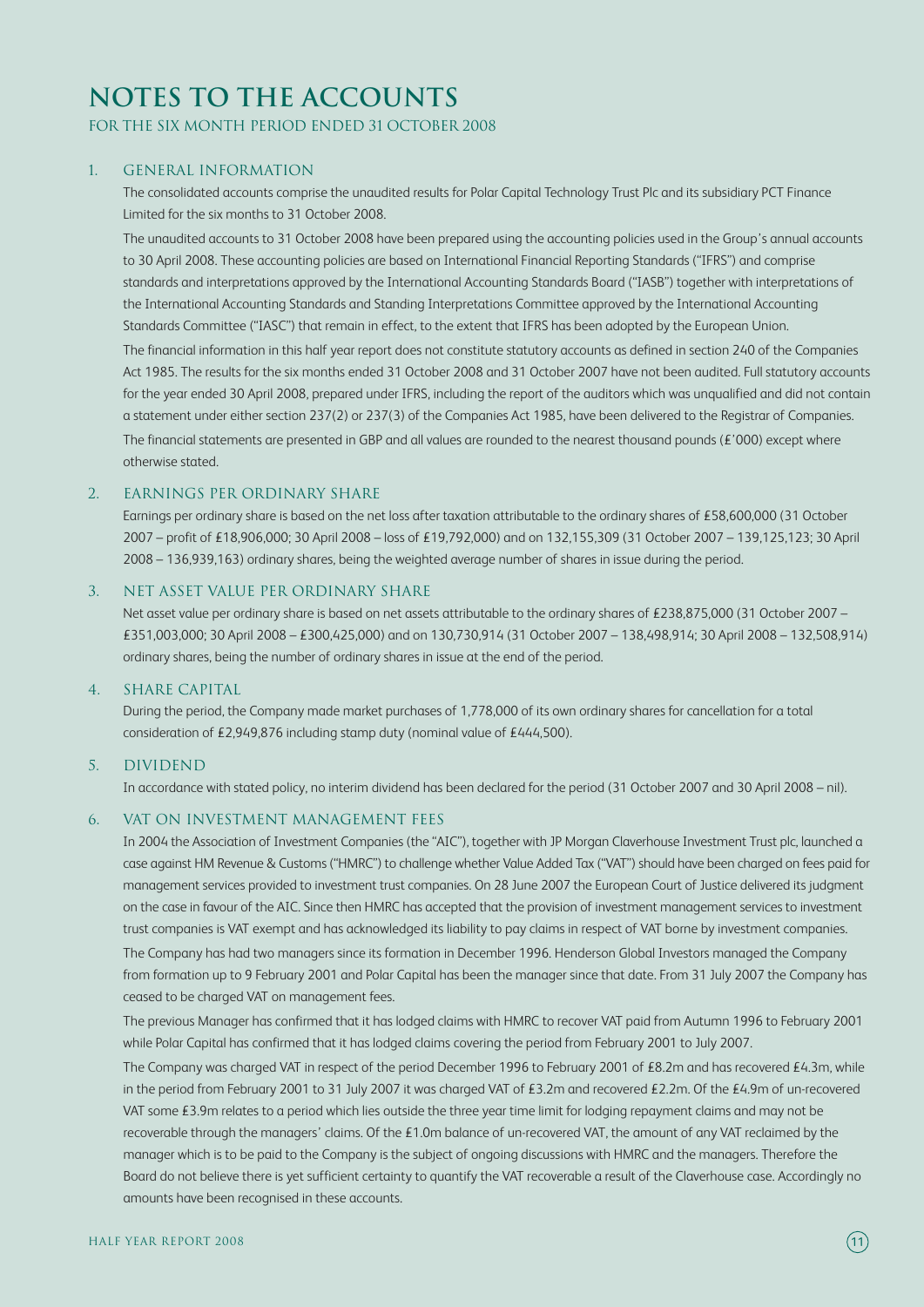### **shareholder and investor information**

#### **DIRECTORS**

RKA Wakeling (Chairman) BJD Ashford-Russell PF Dicks DJ Gamble RAS Montagu MB Moule

#### Investment Manager

Polar Capital LLP Authorised and regulated by the Financial Services Authority

### Fund Manager

Ben Rogoff

Deputy Fund Manager Craig Mercer

SECRETARY Polar Capital Secretarial Services Limited, represented by N P Taylor FCIS

### Registered Office

4 Matthew Parker Street London SW1H 9NP 020 7227 2700

#### independent Auditors

PricewaterhouseCoopers LLP Hay's Galeria, 1 Hay's Lane, London SE1 2RD

### Bankers and Custodian

JPMorgan Chase Bank NA 125 London Wall, London EC2Y 5AJ

Registered Number Registered in England and Wales No. 3224867

### Company Website www.polarcapitaltechnologytrust.co.uk

### Registrar

Shareholders who have their shares registered in their own name, not through a Share Savings Scheme or PEP/ISA, can contact the registrars with any queries on their holding. In correspondence you should refer to Polar Capital Technology Trust PLC, stating clearly the registered name and address and if available the full account number. Equiniti Limited

Aspect House, Spencer Road, Lancing, West Sussex BN99 6DA

Shareholder helpline: 0870 6015366 www.shareview.co.uk

### SHARE PRICE AND PERFORMANCE DETAILS

The Company's Net Asset Value ("NAV") is released daily, on the next working day following the calculation date, to the London Stock Exchange.

The mid-market prices of the ordinary shares are published daily in the Financial Times in the Companies and Markets section under the heading "Investment Companies".

Share price information is also available from the London Stock Exchange Website www.londonstockexchange.co.uk (PCT), Bloomberg (PCT.LN), Reuters (PCT.L), and SEDOL – 0422002.

### Portfolio details

Portfolio information is provided to the AIC for its monthly statistical information service (www.theaic.co.uk) and monthly fact sheets, as well as previous copies of annual report and accounts, are available on the Company's website.

> The Association of Investment Companies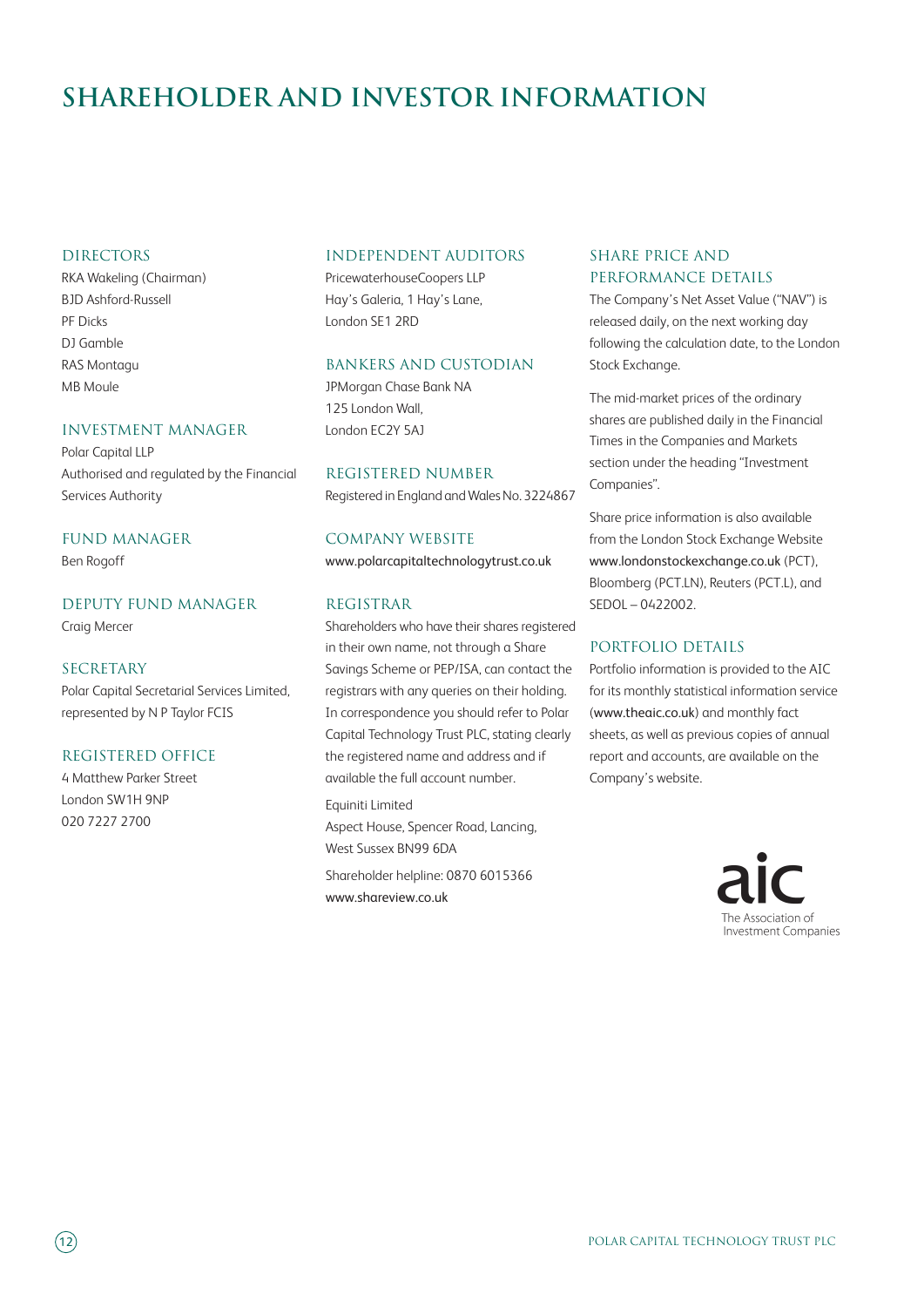### **investing**

#### MARKET PURCHASES

The shares of Polar Capital Technology Trust PLC are listed and traded on the London Stock Exchange. Investors may purchase shares through their stockbroker, bank or other financial intermediary.

### Share dealing services

The Company has arranged for Shareview Dealing, a telephone and internet share sale service offered by Equiniti to be made available. For telephone sales call 08708 500852 between 8.30am and 4.30pm, Monday to Friday and for internet sales log on to www.shareview.co.uk/dealing

### Savings scheme & ISA

The shares of the Company may also be purchased through arrangements offered by BNP Paribas Securities Services and Alliance Trust Savings.

BNP Paribas Securities Services (BNP Paribas) operates and administers both a share savings scheme and an ISA scheme (the Schemes) dedicated to the shares of the Company. BNP Paribas made these Schemes available at the request of the Company and they have operated since 2001. Both the share savings scheme and the ISA are subject to the key features document which should be read before entering into the investment. These Schemes are subject to commission, stamp duty and administration charges which are detailed in the key features document. Information and the key feature document are available from:

BNP Paribas Securities Services (Polar Capital), Block C, Western House, Lynchwood Business Park, Peterborough PE2 6BP Telephone 0845 358 1109 or 00 44 1733 285784 if phoning from overseas. Fax. 01733 285822

Alternatively UK residents can invest through the Alliance Trust. They provide and administer a range of self-select investment plans, including tax-advantaged ISAs and SIPPs (self-invested personal pensions) and also Investment Plans and First Steps, an investment plan for children.

### For more information, please contact Alliance Trust on 08000 326 323, or visit www.alliancetrust.co.uk

Please remember that any investment in the shares of Polar Capital Technology Trust either directly or through a savings scheme or ISA carries the risk that the value of your investment and any income from them may go down as well as up due to the fluctuations of the share price, the market and interest rates. This risk may result in an investor not getting back their original amount invested. Past performance is not a guide to future performance.

Polar Capital Technology Trust is allowed to borrow against its assets and this may increase losses trigged by a falling market, however the Company may increase or decrease its borrowing levels to suit market conditions. The Company's shares may reflect the greater volatility of technology shares which themselves are subject to the risks of developing technologies and other commercial risks. Many technology companies are smaller companies and are therefore also subject to the risks attendant on investing in smaller companies. It is therefore important that you read the key features documents and understand the risks associated with investing in the shares of the Company.

If you are in any doubt as to the suitability of a plan or any investment available within a plan, please take professional advice.



### **WARNING TO SHAREHOLDERS – BOILER ROOM SCAMS**

### **ICSA**

Over the last year, many companies have become aware that their shareholders have received unsolicited phone calls or correspondence concerning investment matters. These are typically from overseas based 'brokers' who target UK shareholders, offering to sell them what often turn out to be worthless or high risk shares in US or UK investments. These operations are commonly known as 'boiler rooms'. These 'brokers' can be very persistent and extremely persuasive, and a 2006 survey by the Financial Services Authority (FSA) has reported that the average amount lost by investors is around £20,000.

It is not just the novice investor that has been duped in this way; many of the victims had been successfully investing for several years. Shareholders are advised to be very wary of any unsolicited advice, offers to buy shares at a discount or offers of free company reports. If you receive any unsolicited investment advice:

- Make sure you get the correct name of the person and organisation
- Check that they are properly authorised by the FSA before getting involved by visiting www.fsa.gov.uk/register
- Report the matter to the FSA either by calling 0845 606 1234 or visiting www.moneymadeclear.fsa.gov.uk
- If the calls persist, hang up.

If you deal with an unauthorised firm, you will not be eligible to receive payment under the Financial Services Compensation Scheme. The FSA can be contacted by completing an online form at www.fsa.gov.uk/pages/doing/regulated/law/alerts/overseas.shtml

Details of any share dealing facilities that the company endorses will be included in company mailings. More detailed information on this or similar activity can be found on the FSA website www.moneymadeclear.fsa.gov.uk July 2008